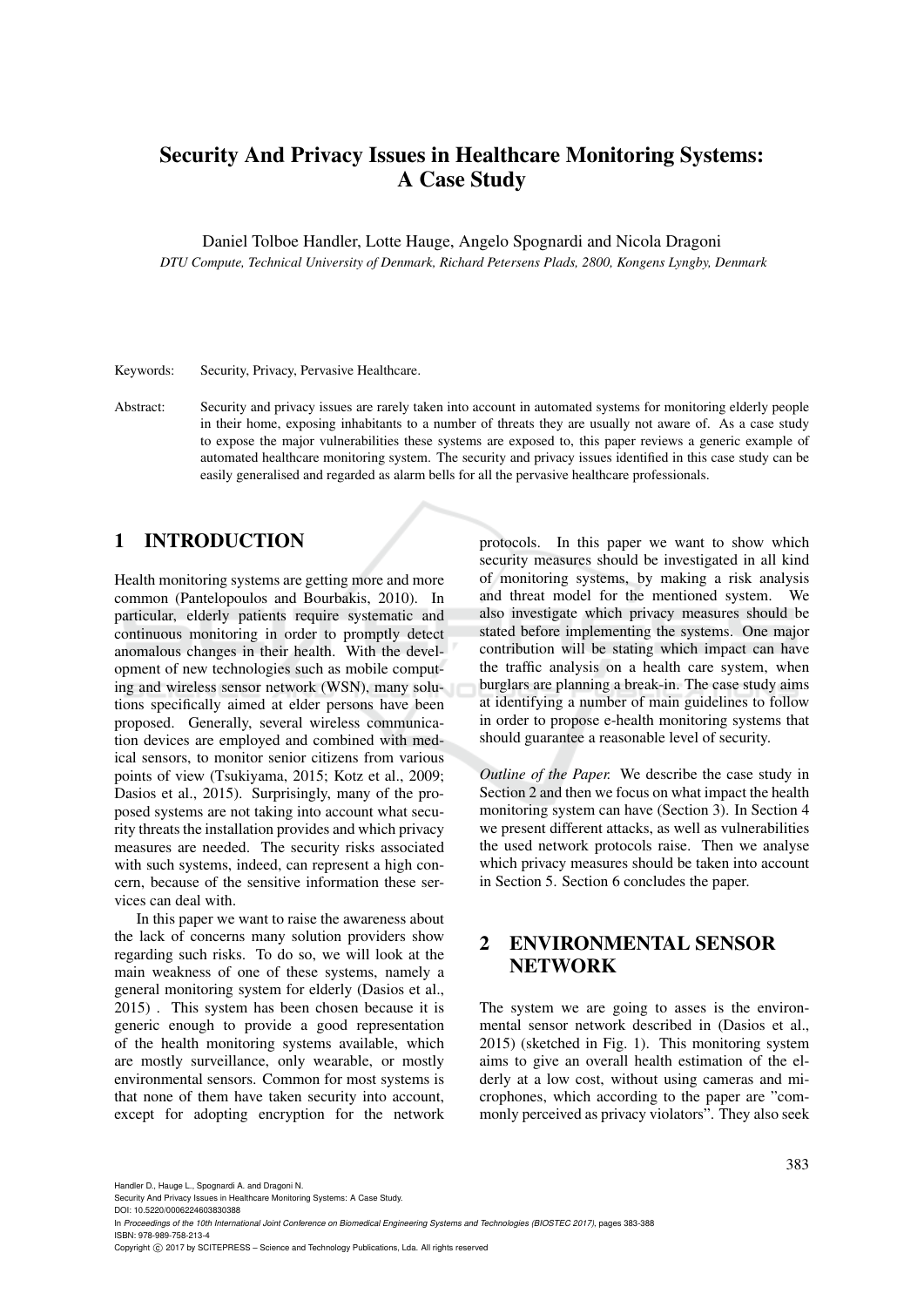

Figure 1: Architecture of the considered environmental sensor network (picture taken from (Dasios et al., 2015)).

a minimal amount of wearable devices. These goals are obtained by a WSN of nine nodes. Four room nodes measure movement, light, temperature, electricity consumption, water flow, and pressure, in order to give an overall assessment of what the senior citizen is doing. Sensors on the chairs detects the presence of a person seating on a chair. A wearable sensor serves as fall detector and as a panic button to call for help. An actuator enables remote control of certain electrical installations such as climate control. Lastly, a coordinator node works as a sink for the WSN, handling data from the network to a web interface and vice versa. The WSN uses ZigBee (see Section 4) to communicate to the sink, that, in turn, uses a wired internet connection sending all the data to a MySQL database and deploying the data on a Web site.

### 3 THREAT MODEL

The threat model is essentially composed by assets, threats, attackers, attacks and vulnerabilities of the system. The final aim is to enable an informed decision-making about application security risk.

Assets. The reason for installing monitoring health care systems, is to be able to take care of the elderly. The system reviewed in this paper strives to detect life threatening events and preserving good health, which must be the main assets for the elder. Installing such systems should give the elder a secure feeling of living on their own, while not using an extensive amount of communal resources in salary for health care personnel. Other assets for the elder which are not taken into account in the considered health monitoring system are dignity, possessions of the elder and revealing of activities and location. The environmental sensor network presents a possibility of remotely changing

the climate, which they state as an asset for the elder, but with modern technology, this should not be a problem to handle by the elder. In Fig. 2 we list all the considered assets with respect to what we think would be their value for the elder, where we adopted a scale from 1 to 5: very low value (1), low value (2), medium value (3), high value (4), very high value (5).

Attackers

- Inheritor  $\left( \frac{1}{2} \right)$  /  $\left( \frac{2}{2} \right)$ 

- Criminals  $\overline{2}/\overline{3}$ 

- Burglars  $\overline{4}/\overline{2}$ 

Assets  $-$  Life  $(5)$ 

 $\frac{1}{2}$ 

 $\overline{a}$ 

 $\frac{1}{2}$ 

- Good health  $\overline{4}$ Feeling secure  $\overline{4}$ Communal resources  $\left(4\right)$ Dignity Possessions  $\left(3\right)$
- $\frac{1}{2}$ Revealing of activities  $(2)$
- Revealing of location  $\boxed{2}$  $\equiv$
- Indoor Climate  $(1)$

Figure 2: Considered assets, with priorities related to their value for the elder and attackers, with existence likelihood and technical knowledge to exploit a system.

Threats. When looking at the system, the major threats of the assets are false positives, false negatives, or exposure of data. In particular, the exposure of personal health data, location of the elder, and activities. False positives and false negatives are related to the considered assets. A false positive is when the monitoring system misunderstands the status of the elder (for example, raising a false alarm). Conversely, a false negative is when the system fails to detect situations in which the assets are threatened.

Attackers. We have defined three main types of attackers (inheritors, criminals and burglars) as summarized in Fig. 2, where also their existence likelihood (from 1: very low, to 5: very high) and related technical knowledge to exploit a system (from 1: very low, to 5: very high) are reported.

*Inheritor.* The most important assets defined, such as life, good health and feeling secure are very dear to the elder, but not something that a lot of others have interest in taking. The only identified attacker for these assets is the inheritor, who would benefit from an early exit for the elder. The inheritor is defined to have less technical (that is, user level) knowledge of the system and very small probability of existing.

*Criminals.* Dignity and indoor climate could be used as blackmailing material and cons for criminals in order to get to the elders possessions. According to Danish police statistic over criminal charges<sup>1</sup> there are about 125 con thefts in inhabitants every year,

<sup>1</sup>https://www.politi.dk/NR/rdonlyres/87ADE11F-C8EE -4249-A64B-7D4B7FDFC7EE/0/ Centralenoegletal2014. pdf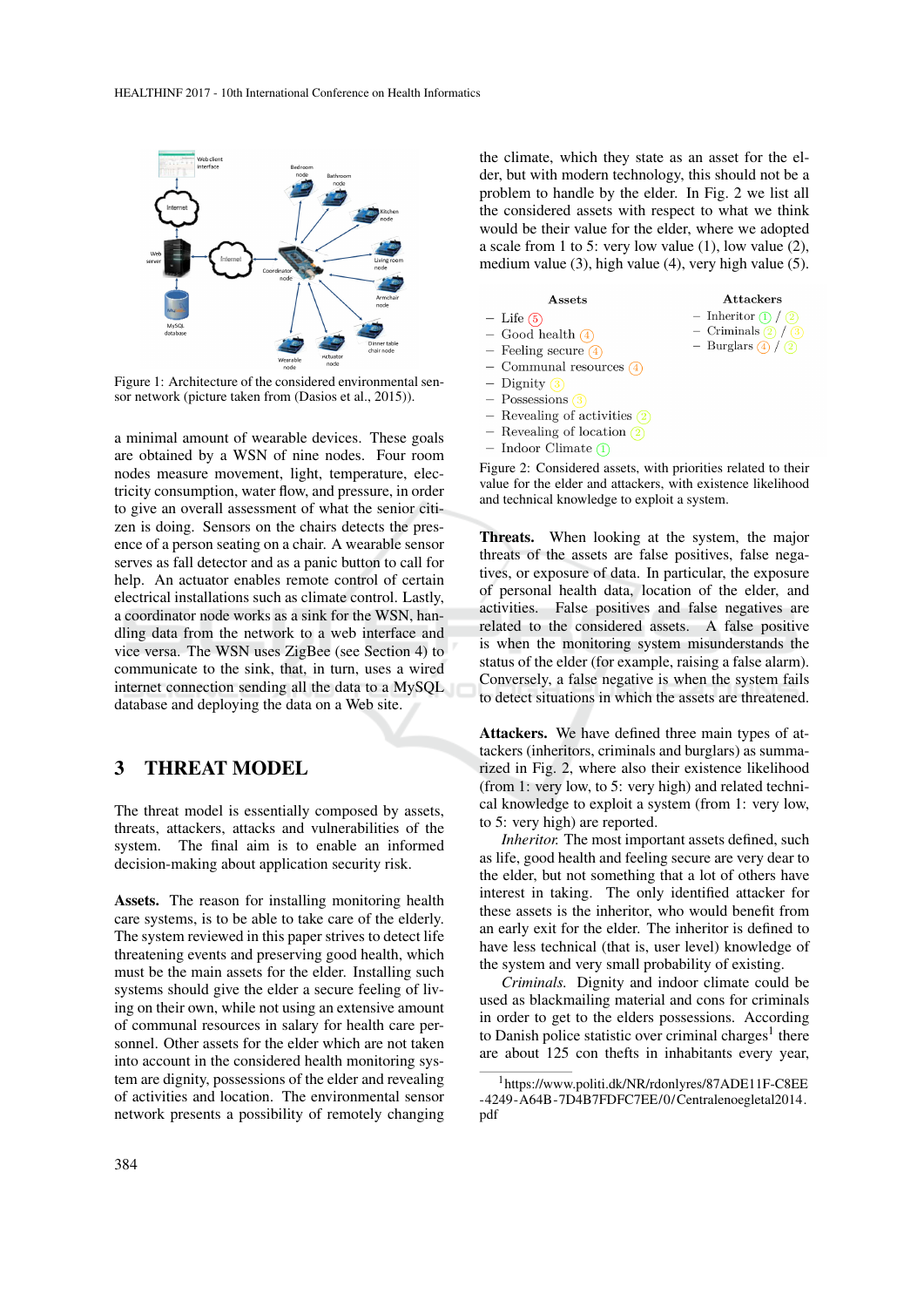and these are mostly committed against elder people. Since it is limited how much value the elder posses, the major criminals are probably not going after the elders homes. Due to this we asses the likelihood of this as small, and the technical knowledge a bit higher than the inheritor, since the criminals have a network where they can distribute malicious tools.

*Burglars.* Possessions are also of great value to burglars. Burglars are becoming more organized, and according to a Danish assurance company they often know what is valuable, and are quick to find and take these items. Knowledge of where values are kept could be fatal in a burglary, which often takes short time. According to Danish police statistic over criminal charges thefts happens more than 20 times as much as robberies, which indicates that burglars tries to avoid people when breaking in. Danish assurance companies also advice their costumers to make their home look inhabited when away, which includes not stating their vacation on Facebook (Alka Ensurance, 2013). This indicates that knowledge of location and activities can have a large impact for burglars when choosing a place to break in. We asses the likelihood of a burglar as high when the burglars are defined to having little technical knowledge (see Fig. 2).

Attacks. We have identified five types of attack, which are considered in this paper. These are chosen because they show how serious and diverse can be the attacks available for this types of systems.

*Man in the Middle.* Man-in-the-Middle (MITM) is an attack type where the attacker relay and possibly modify or permutate the communication between two parties (Erickson, 2008). If the attacker is capable of intercepting or modifying the communication into or out of the house, he will be capable of preventing critical system updates, and prevent critical information of going of the house. Additionally is a man in the middle capable of sending fake messages, stating that the elderly has fallen, hence summon the health care company to assist the elderly without reason. If the health care system uses cameras to monitor the elderly, these pictures can be intercepted, and used either for blackmailing the elderly or for locating possession of value in the home of the elderly.

*Denial of Service.* If the health care systems are targeted by a successful denial of service attack, it will have severe consequences. All three health monitoring systems rely on sending information out of the house, if the user has fallen or anomalies is detected. If a denial of service attack prevents this, the whole system is compromised. The environmental sensor network relies on communication between the sensors and the sink. If this is prevented the system will become useless, hence the denial of service would be discovered, since the normal behavior sends steady flow of information, not only when a problem arrives. Compromise of the system in such way can lead to death or injury of the elderly, or a decrease in feeling secure.

*Traffic Analysis.* If the communication flow in the system is analyzed, it might be possible to know whether the elderly is home, is asleep or similar. This information can be useful to a burglar, who doesn't want to be disturbed when breaking in.

*Malware.* Malicious software can be used to modify the system, such that it doesn't fulfill the intended purpose. This can be used to make denial of service or man-in-the-middle attacks. Additionally malware can be used for simple traffic analysis as well.

*Social Engineering.* Attacking the human directly instead of the system has plenty of functions. It can be used to get access to the barebone computer or the sink to install malware, or it can be used to locate the sensors of the network. Elderly people are more vulnerable to social engineering than younger people (Lahtiranta and Kimppa, 2006), hence it is a obvious attack vector for the criminals.

Fig. 3 resumes the relations between threats attacks and attackers we have above detailed.

| <b>Asset</b>            | <b>Threat</b>                             |   |                                       | Attacker              | Attack            |
|-------------------------|-------------------------------------------|---|---------------------------------------|-----------------------|-------------------|
|                         | False negative False positive Exposure of |   |                                       |                       |                   |
| Life                    |                                           |   |                                       | Inheritor             | DoS               |
| Good Health             | Х                                         |   |                                       | Inheritor             | $_{\rm DoS}$      |
| Feeling secure          | X                                         | Х | Possession                            | Inheritor             | DoS               |
| Communal resources      |                                           | Х |                                       |                       | MitM              |
|                         |                                           |   | Skin                                  |                       | MitM              |
| Dignity                 |                                           |   | Activities                            | Criminals             | SE                |
| Possessions             |                                           |   | Possessions<br>Activities<br>Location | Criminals<br>Burglars | <b>SE</b><br>MitM |
| Revealing of activities |                                           |   | Activities                            | <b>Burglars</b>       | MitM<br>TA        |
| Revealing of location   |                                           |   | Location                              | <b>Burglars</b>       | TA                |
| Indoor Climate          | Climate adjustments                       |   | Criminals                             | MitM                  |                   |

Figure 3: Threat model for a health monitoring system, linking assets to the different threats, attacks and attackers.

Vulnerabilities. The attackers can exploit several vulnerabilities in order to realize the above attacks on the assets, that can be related to the different protocols or to the human being, as the social engineering-based attacks. The considered vulnerabilities are discussed in great detail in the following Section 4.

#### 4 SECURITY AND PROTOCOLS

This Section addresses some security issues and vulnerabilities that occur when implementing the system. The network protocol used in the environmental sensor network is ZigBee. This Section reviews how MITM attacks, Denial of Service (DOS) attacks,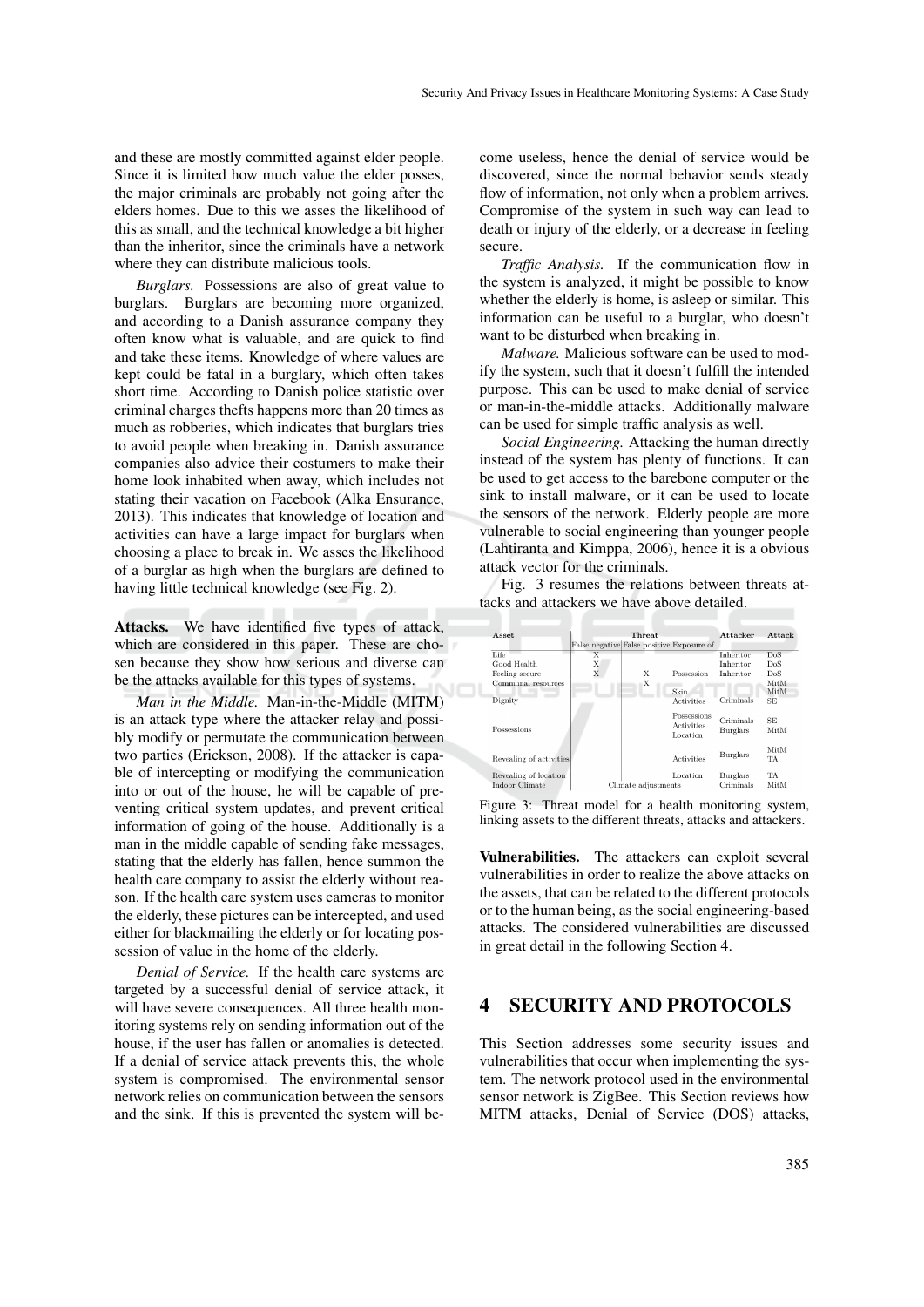and traffic analysis can occur. Then, we generically describe how malware attacks and social engineering can occur. We use the acquired information to provide a risk assessment of the system.

ZigBee. ZigBee is widely used in pervasive computing due to its low bandwidth, low cost, and low power consumption (Stelte and Rodosek, 2013). Our vulnerability analysis is based on KillerBee<sup>2</sup>, in particular on its *zbtumbler* tool, which detects active ZigBee networks, records and display information about the found devices. This makes it easy to detect whether or not ZigBee is in use.

*MITM Attacks. zbreplay* lounges a replay attack, which is countered in (Stelte and Rodosek, 2013). Another MITM attack is explained in (Choi et al., 2013) and exploits a vulnerability in the key distribution. In ZigBee the key is occasionally updated over the air in standard mode, which makes this attack quite realistic. The counter measures proposed involve using public key encryption instead of symmetric encryption. A greater modification is needed, and public key encryption.

*DOS Attacks. zbassocflood* uses a vulnerability in ZigBee's association method for new nodes joining the network. This floods the coordinator node, creating denial of service from the coordinator note, which is the sink of the sensor network. A counter measure for this problem has been proposed in (Stelte and Rodosek, 2013), by filtering the incoming traffic.

*Traffic Analysis. zbsniff* is a tool that sniffs and analyses the network traffic, thus making networkanalysis easy to do. This is very difficult to prevent, due to how easy ZigBee is to detect.

Malware. Unintended, malicious software is a problem in all the communication technologies described above. If an attacker is able to inject malware into the system, the attacker will be able to compromise the whole system. Injection of the malware can be done by physically plugging in the malware (e.g. by a USB-stick) or using social engineering to get into the house of the system. Alternatively is it possible to access a wireless router, and through this get access to a computer to inject the malware on. A firewall and a strong security on the wireless network would be a countermeasure to this.

Social Engineering. The last attack vector we address is social engineering, covering actions where the human is the target of the attack, rather than the system (Bellovin, 2015). Examples of social engineering attacks are phishing, elicitation and simple phone calls, where the attacker pretends to be someone else (e.g. the IT department) (Hadnagy, 2011). According to Danmarks Statistik<sup>3</sup> the average age of the victims of trick theft (which can be assimilated to social engineering) is 75 years. It is important to keep social engineering in mind when implementing the health care systems, where users primarily are elders. It is impossible to make a comprehensive list of actions to prevent social engineering, however some recommendations can be given:

- Make sure the user of the system (the elderly people) gets information about: system updates, visits from technicians, who in call, if in doubt.
- As far as possible use technicians the user knows, or send a known employee from the health care organization together with the technician.
- If possible configure the system, such that the elder doesn't have to know passwords, etc., such that a social engineer cannot trick the password from the elder.

Attackers. Based on the analyses in Sections 3 and 4 we will now define which attackers who are able to carry out which attacks:

*Inheritors.* The computationally skills of the inheritors is limited according to our description in section Section 3. Since the assets the inheritors are targeting are the health and life of the elderly, denial of service attack is their only obvious attack vector. Malware to perform these attacks are considered to hard computationally for the inheritors to do, hence inheritors rely on jamming equipment or similar to perform the attack.

*Criminals.* Social engineering is the first and most obvious option of the criminals. Since their target is to blackmail the elderly, a lot of information is needed. This information can be gathered by manin-the-middle attacks or traffic analysis. Malware is an option for these attacks.

*Burglars.* The location of the elderly is the main concern of the burglar. Traffic analysis is a good tool for locating the elderly. Man-in-the-middle attacks can be used to intercept pictures of the home of the elderly to locate possessions of value, such that the burglar knows where to look. Malware is one way to conduct a traffic analysis or a man in the middle attack, however it is difficult for the burglar to to able to plant the malware in the system.

<sup>2</sup>https://github.com/riverloopsec/killerbee

<sup>3</sup>http://www.dst.dk/da/presse/Pressemeddelelser/2002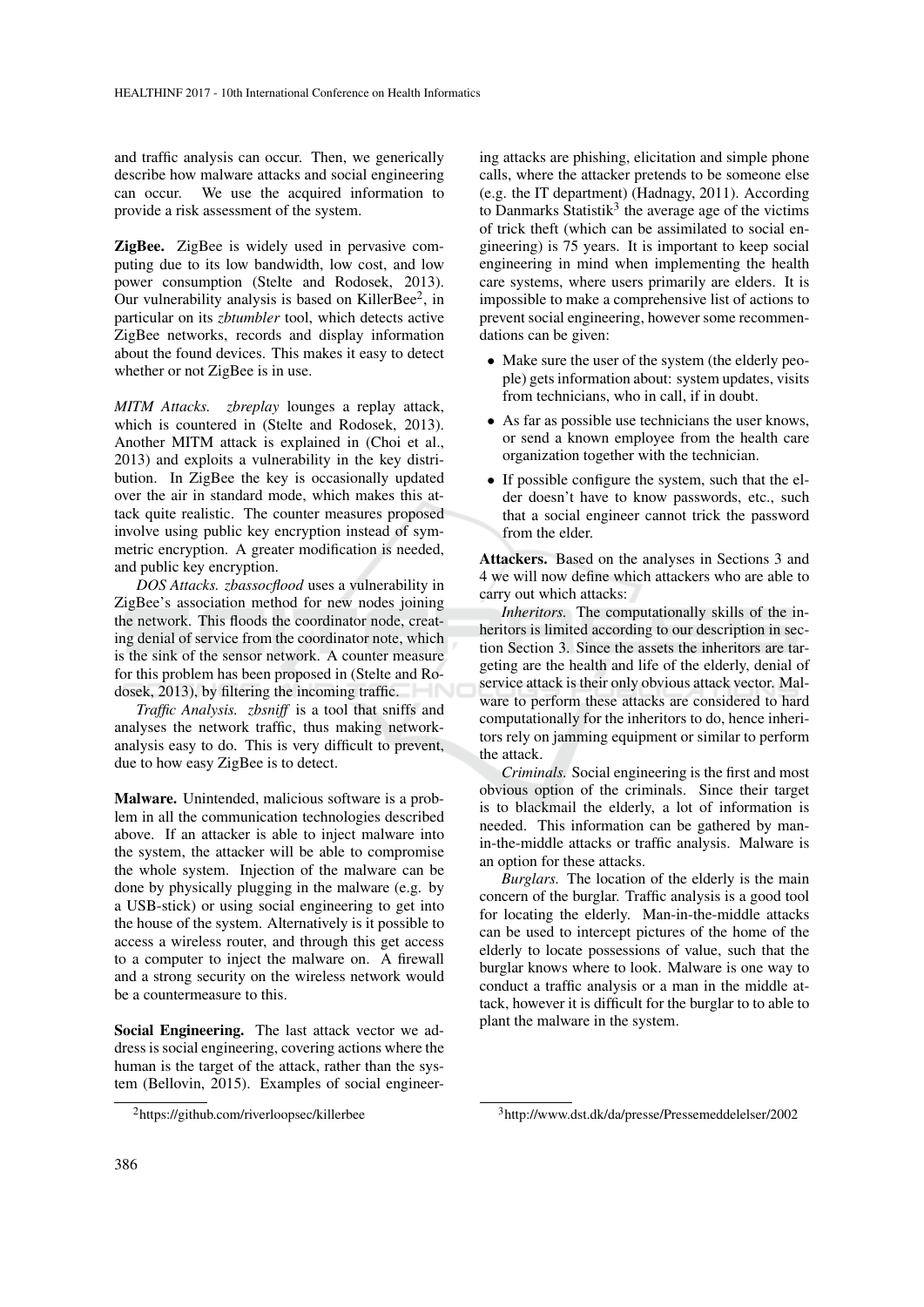#### 4.1 Risk Assessment

As a final evaluation of the above analysis, having defined the risks and threats of the systems in Section 3 and the vulnerabilities of the system in the above sections, we can propose an overview of the five different attack vectors in the system of the considered case study. We start considering easiness and availability of performing the attack, proposing a score for each attack vector. The final outcome is shown in Fig. 4, where, again, we used a scale from 1 to 5, where 1 means very low risk and 5 means very high risk. It is quite clear that the proposed system is most vulnerable to traffic analysis, as well as the social engineering, even if this is a more general problem, not only related to the specific system.

- Man-in-the-middle  $\overline{4}$
- Denial of Service  $\Omega$
- $-$  Traffic analysis  $(5)$
- Malware  $(2)$
- $-$  Social engineering  $\overline{4}$

Figure 4: Easiness and availability of the different attacks, given the vulnerabilities of the system.

The challenges of traffic analysis are that it is very hard to prevent. The use of wireless protocols is always detectable. Even if the data in the communication is encrypted, it is still possible to detect the presence of the data flow.

The full overview of how critical each security issue is, with respect to the assets, can be found in Fig. 5. The scores are calculated as follows.

*Probability Score.* The probability score is a measure of probability of compromising the asset. The value is calculated as the average of the product of the each attackers value (found in Fig. 2) and the linked attack vectors scores (found in Fig. 4) divided by 5 and rounded up. As an example the probability of compromising dignity is:

$$
\frac{1}{5} \left[ \frac{Likelihood\ of\ criminal\ \cdot ease\ of\ MitM}{2} + \frac{Likelihood\ of\ criminal\ \cdot ease\ of\ Social\ Engineering}{2} = \right]
$$

$$
= \frac{1}{5} \left[ \frac{2 \cdot 4}{2} + \frac{2 \cdot 4}{2} \right] = 2
$$

*Value Score.* The values are defined as the assets value and are scored similar to the score applied to each asset in Fig. 2.

*Final Score.* The final score reveals the overall risk for compromise of this asset the score is calculated as the

probability score multiplied by the value score. This reveals a new assessment scale from 1 to 25. Since we do not get above 9 in our assessment we have only colored the scale from 1 to 9, introducing dark green as better than green, dark red as worse than red, and brown as worst in order to easily distinguish between the risks. This is justifiable since everything above 10 could cause serious health problems because of the sensitive subject of health care is, taking care of the already weakened citizens.

| Asset.         | Prob. | Value          | Final |
|----------------|-------|----------------|-------|
| Life           |       | 5              |       |
| Good health    |       |                |       |
| Feeling secure | 1     |                |       |
| Dignity        | 2     | З              |       |
| Possessions    |       | 3              |       |
| Revealing of   | 4     | $^{\circ}2$    |       |
| activities     |       |                |       |
| Revealing of   | 4     | $^{\prime}2$   |       |
| location       |       |                |       |
| Indoor Climate |       | $\overline{2}$ |       |

Figure 5: Final results of the risk analysis, stating the different risks for the different considered assets.

Fig. 5 reveals that the must critical asset for the elderly is possession, followed by revealing of activities, and revealing of location. The assets most compromised are targeted by burglars doing traffic analysis. It is not impossible to imagine a scenario where a one of the health care systems is widely used, and a burglar will walk around a neighborhood, and use traffic analysis to find out where the systems are used. If the burglar knows in which houses the systems are used, he will be able to determine if the elderly is home, or not, and can then conduct a break-in, without being disturbed.

#### 5 PRIVACY AND EQUIPMENT

This Section deals with the privacy issues occurring when monitoring the elderly (*the user* from now on). We use the Common Framework by Markle Foundation (Markle Foundation, 2008) as a base for the analysis, since it has been recommended for health systems in an extensive analysis for privacy frameworks (Kotz et al., 2009).

*Openness and Transparency.* It is important that the user of system knows exactly what data that is collected about her and how this data is used. Furthermore it is important to state who has access to this data and where and how the data is stored.